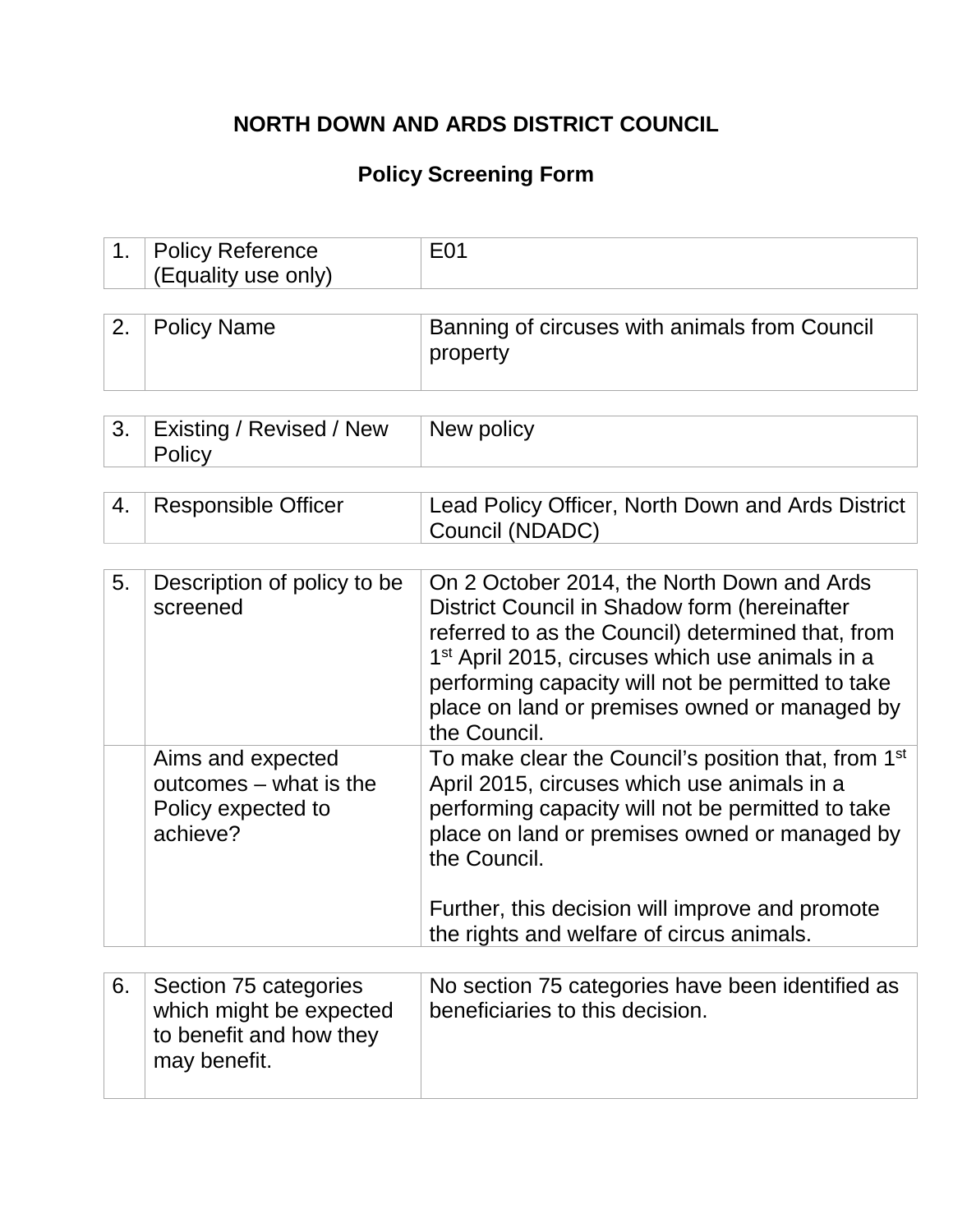| 7. | Factors which could<br>contribute to / detract from<br>the intended aims /<br>outcomes of the Policy | Financial – loss of rental income from circuses<br>wishing to use land owned or managed by the<br>Council. |  |
|----|------------------------------------------------------------------------------------------------------|------------------------------------------------------------------------------------------------------------|--|
|    | when being implemented.                                                                              | Events – loss of attractions available to the<br>public.                                                   |  |
|    |                                                                                                      | Legislative competence – Policy is in line with<br>Council's legislative and enforcement<br>competences.   |  |

| 8. | The main stakeholders on<br>which the policy will<br>impact. For example,<br>employees, potential<br>service users and<br>community groups. | This policy can be reasonably determined to<br>negatively affect proprietors and patrons of<br>circuses which use animals in a performing<br>capacity and the proprietors of business who<br>provide support services to circuses which use<br>animals, for example, providers of animal feed. |
|----|---------------------------------------------------------------------------------------------------------------------------------------------|------------------------------------------------------------------------------------------------------------------------------------------------------------------------------------------------------------------------------------------------------------------------------------------------|
|    | Consider the internal and<br>external impacts (either<br>actual or potential) and<br>comment, or list,<br>information where<br>appropriate. |                                                                                                                                                                                                                                                                                                |

| Please provide details of other policies which have a bearing on this one. |                                          |  |
|----------------------------------------------------------------------------|------------------------------------------|--|
| Policies:<br>Banning of circuses with animals from<br>Council land.        | Owned by :<br>North Down Borough Council |  |

| 10. | Available evidence (quantitative and qualitative) considered as important to |                                               |  |
|-----|------------------------------------------------------------------------------|-----------------------------------------------|--|
|     | encourage completion in relation to:                                         |                                               |  |
|     | <b>Religious Belief</b>                                                      | N/A – Decision has been determined to have no |  |
|     | <b>Political Opinion</b>                                                     | impact on Section 75 categories.              |  |
|     | <b>Racial Group</b>                                                          |                                               |  |
|     | Age                                                                          |                                               |  |
|     | <b>Marital Status</b>                                                        |                                               |  |
|     | Sexual orientation                                                           |                                               |  |
|     | Men & Women generally                                                        |                                               |  |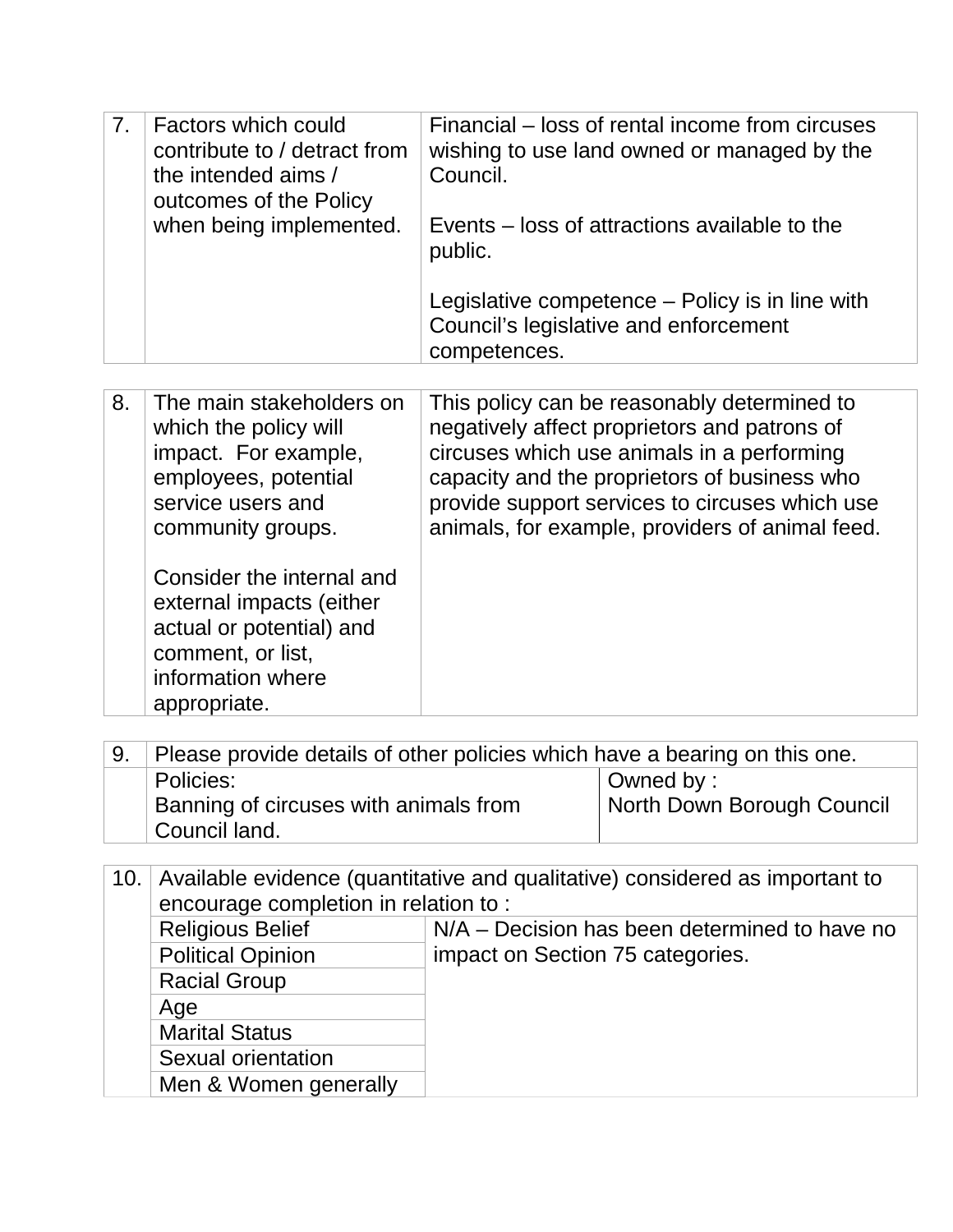| 11. | Based on data previously provided what are the needs, experiences and<br>priorities for each of the following categories, in relation to this<br>Policy/decision? |     |  |
|-----|-------------------------------------------------------------------------------------------------------------------------------------------------------------------|-----|--|
|     | <b>Religious Belief</b>                                                                                                                                           | N/A |  |
|     | <b>Political Opinion</b>                                                                                                                                          |     |  |
|     | <b>Racial Group</b>                                                                                                                                               |     |  |
|     | Age                                                                                                                                                               |     |  |
|     | <b>Marital Status</b>                                                                                                                                             |     |  |
|     | Sexual orientation                                                                                                                                                |     |  |
|     | Men & Women generally                                                                                                                                             |     |  |
|     | <b>Disability</b>                                                                                                                                                 |     |  |
|     | <b>Dependents</b>                                                                                                                                                 |     |  |

# **Does this Policy require an Equality Impact Assessment?**

| 1. | categories?              |                                  | What is the likely impact on equality of opportunity for each of the Section 75 |
|----|--------------------------|----------------------------------|---------------------------------------------------------------------------------|
|    |                          | Detail of Impact                 | Level of Impact<br>Minor/Major/None                                             |
|    | <b>Religious Belief</b>  |                                  | N/A – Decision has been determined to have no                                   |
|    | <b>Political Opinion</b> | impact on Section 75 categories. |                                                                                 |
|    | <b>Racial Group</b>      |                                  |                                                                                 |
|    | Age                      |                                  |                                                                                 |
|    | <b>Marital Status</b>    |                                  |                                                                                 |
|    | Sexual orientation       |                                  |                                                                                 |
|    | Men & Women generally    |                                  |                                                                                 |
|    | <b>Disability</b>        |                                  |                                                                                 |
|    | <b>Dependents</b>        |                                  |                                                                                 |

| 2. | Are there opportunities to better promote equality of opportunity for people<br>within the Section 75 equality categories? |                                                             |                                                   |  |
|----|----------------------------------------------------------------------------------------------------------------------------|-------------------------------------------------------------|---------------------------------------------------|--|
|    |                                                                                                                            | If "Yes", provide<br>If "No", provide details               |                                                   |  |
|    | details                                                                                                                    |                                                             |                                                   |  |
|    | <b>Religious Belief</b>                                                                                                    | N/A – Decision has been determined to provide               |                                                   |  |
|    | <b>Political Opinion</b>                                                                                                   |                                                             | no opportunities for the promotion of equality of |  |
|    | <b>Racial Group</b>                                                                                                        | opportunity for people within the Section 75<br>categories. |                                                   |  |
|    | Age                                                                                                                        |                                                             |                                                   |  |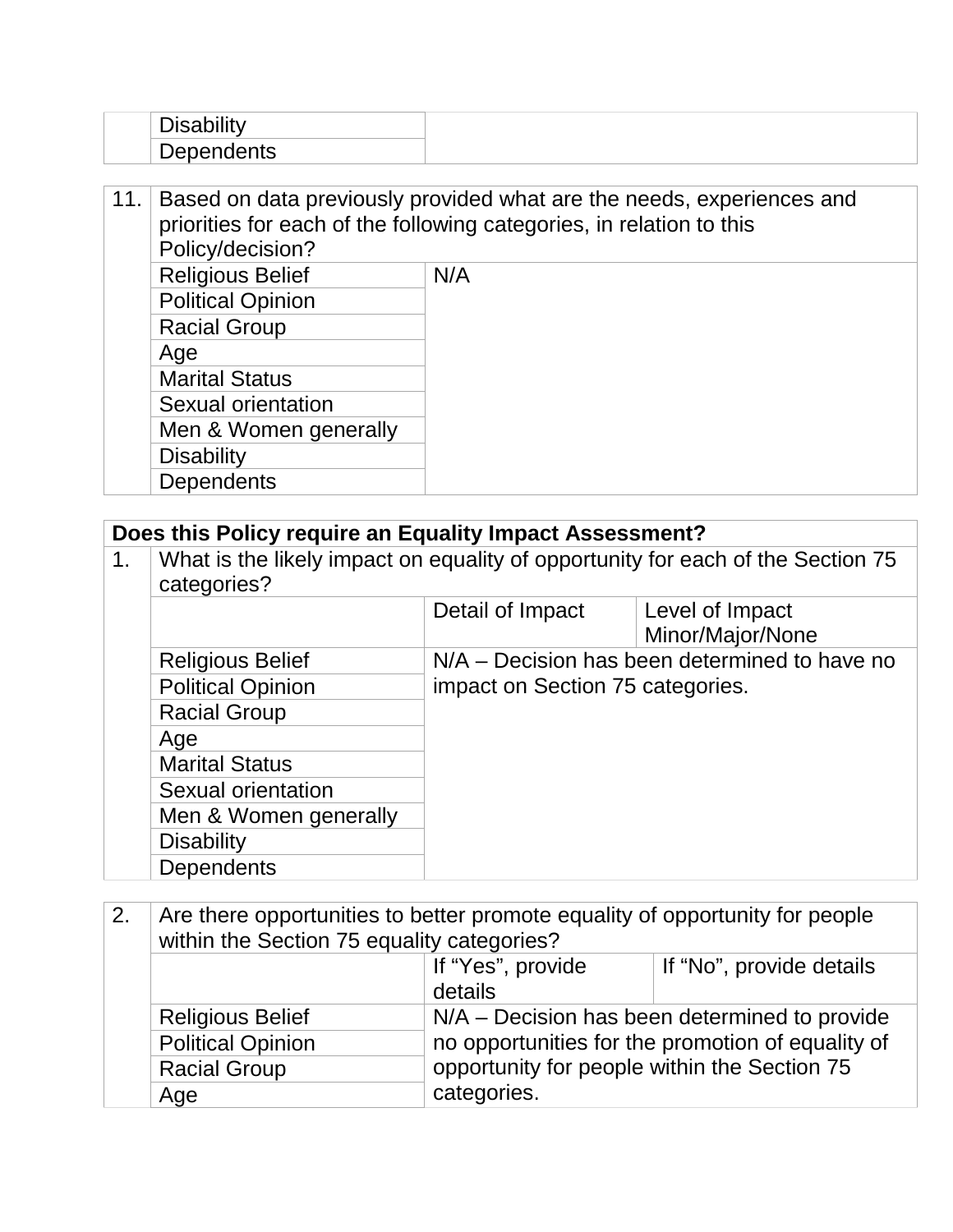| <b>Marital Status</b> |
|-----------------------|
| Sexual orientation    |
| Men & Women generally |
| <b>Disability</b>     |
| <b>Dependents</b>     |

| 3. | To what extent is the Policy likely to impact on Good Relations between<br>people of different religious belief, political opinion or racial group? |                                                                                                                                                                      |                                     |
|----|-----------------------------------------------------------------------------------------------------------------------------------------------------|----------------------------------------------------------------------------------------------------------------------------------------------------------------------|-------------------------------------|
|    |                                                                                                                                                     | Details of Impact                                                                                                                                                    | Level of Impact<br>Minor/Major/None |
|    | <b>Religious Belief</b><br><b>Political Opinion</b><br><b>Racial Group</b>                                                                          | N/A – Decision has been determined to provide<br>no impact on good relations between people of<br>different religious beliefs, political opinion or<br>racial group. |                                     |

| 4. | Are there opportunities to better promote Good Relations between people of<br>different religious belief, political opinion or racial group? |                                                                                                                                               |  |  |
|----|----------------------------------------------------------------------------------------------------------------------------------------------|-----------------------------------------------------------------------------------------------------------------------------------------------|--|--|
|    |                                                                                                                                              | If "Yes" provide<br>If "No" provide details                                                                                                   |  |  |
|    |                                                                                                                                              | details                                                                                                                                       |  |  |
|    | <b>Religious Belief</b>                                                                                                                      | N/A – Decision has been determined to provide<br>no opportunities to promote good relations<br>between people of different religious beliefs, |  |  |
|    | <b>Political Opinion</b>                                                                                                                     |                                                                                                                                               |  |  |
|    | <b>Racial Group</b>                                                                                                                          |                                                                                                                                               |  |  |
|    | political opinion or racial group.                                                                                                           |                                                                                                                                               |  |  |

### **Additional Considerations**

| <b>Multiple Identity</b><br>Considerations                                                                                                         | Details of impact or potential impact<br>(Positive/Negative)         |
|----------------------------------------------------------------------------------------------------------------------------------------------------|----------------------------------------------------------------------|
| Are there any potential<br>impacts of the policy<br>decision on people with<br>multiple identities?<br>(e.g. disabled minority<br>ethnic persons). | No impacts on people with multiple identities has<br>been identified |
| Provide details of data on<br>the impact of the Policy on<br>people with multiple<br>identities. Specify<br>relevant Section 75                    | $N/A$ – see above                                                    |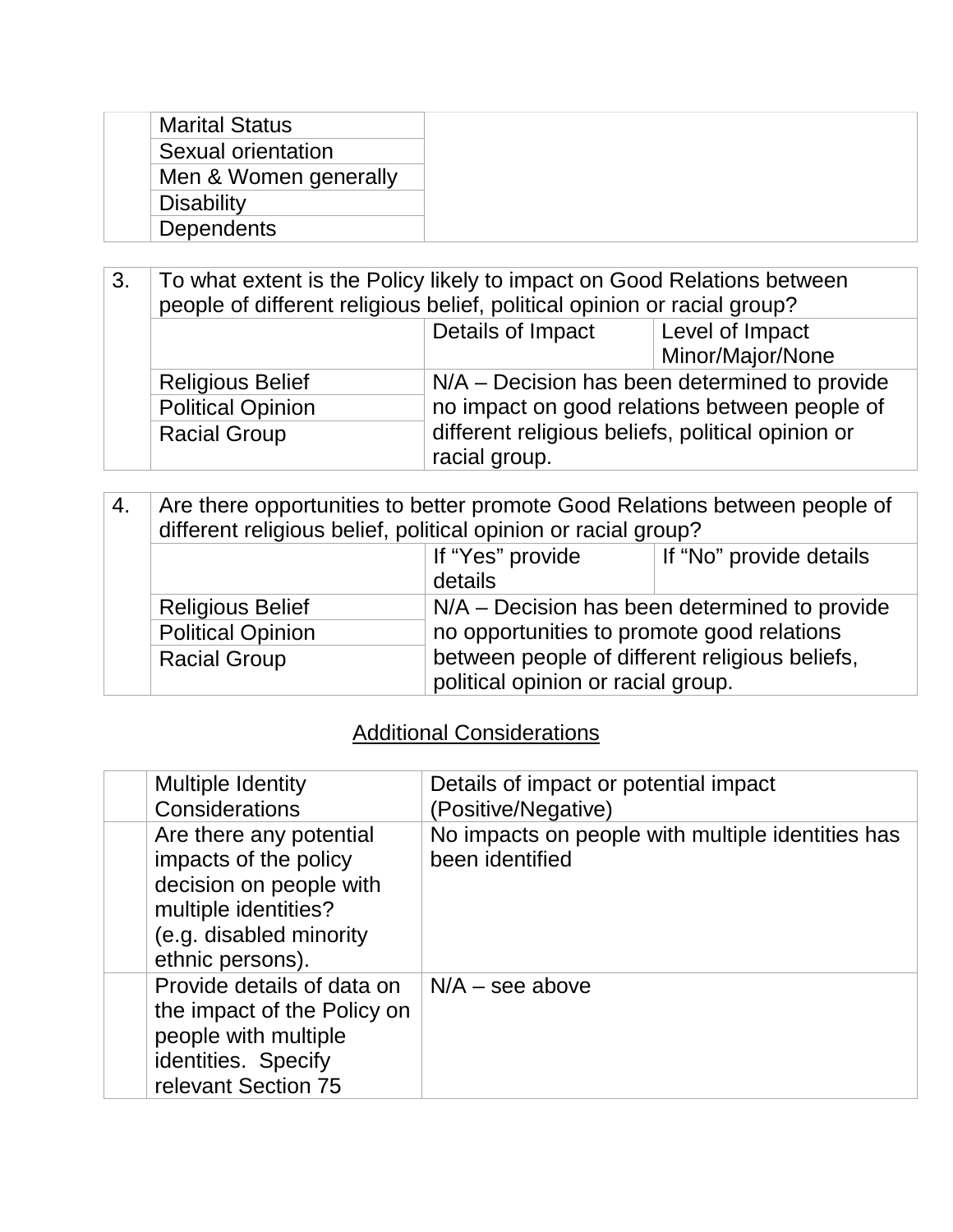| categories concerned.                                                             |                |                                                                                                                                                      |
|-----------------------------------------------------------------------------------|----------------|------------------------------------------------------------------------------------------------------------------------------------------------------|
|                                                                                   |                |                                                                                                                                                      |
| Does this proposed Policy<br>provide an opportunity to:                           | Yes / No       | Explain your reasoning:                                                                                                                              |
| better promote positive<br>$\blacksquare$<br>attitudes towards<br>disabled people | N <sub>o</sub> | This policy is aimed at promoting<br>and improving the welfare of circus<br>animals and will not affect the<br>Council's duties under the Disability |
| increase participation<br>by disabled people in<br>public life                    | <b>No</b>      | Discrimination (NI) Order 2006.                                                                                                                      |

#### Monitoring Arrangements

Section 75 places a requirement on the Council to have equality monitoring arrangements in place in order to assess the impact of policies and services, help identify barriers to fair participation and to better promote equality of opportunity.

| Outline what data you<br>could collect in the future<br>in order to monitor the<br>impact of this policy /<br>decision on equality, good<br>relations and disability<br>duties. | This policy is aimed at improving and promoting<br>the welfare of circus animals and will not impact<br>Section 75 categories, therefore no monitoring<br>data is required to be collected. |
|---------------------------------------------------------------------------------------------------------------------------------------------------------------------------------|---------------------------------------------------------------------------------------------------------------------------------------------------------------------------------------------|
|---------------------------------------------------------------------------------------------------------------------------------------------------------------------------------|---------------------------------------------------------------------------------------------------------------------------------------------------------------------------------------------|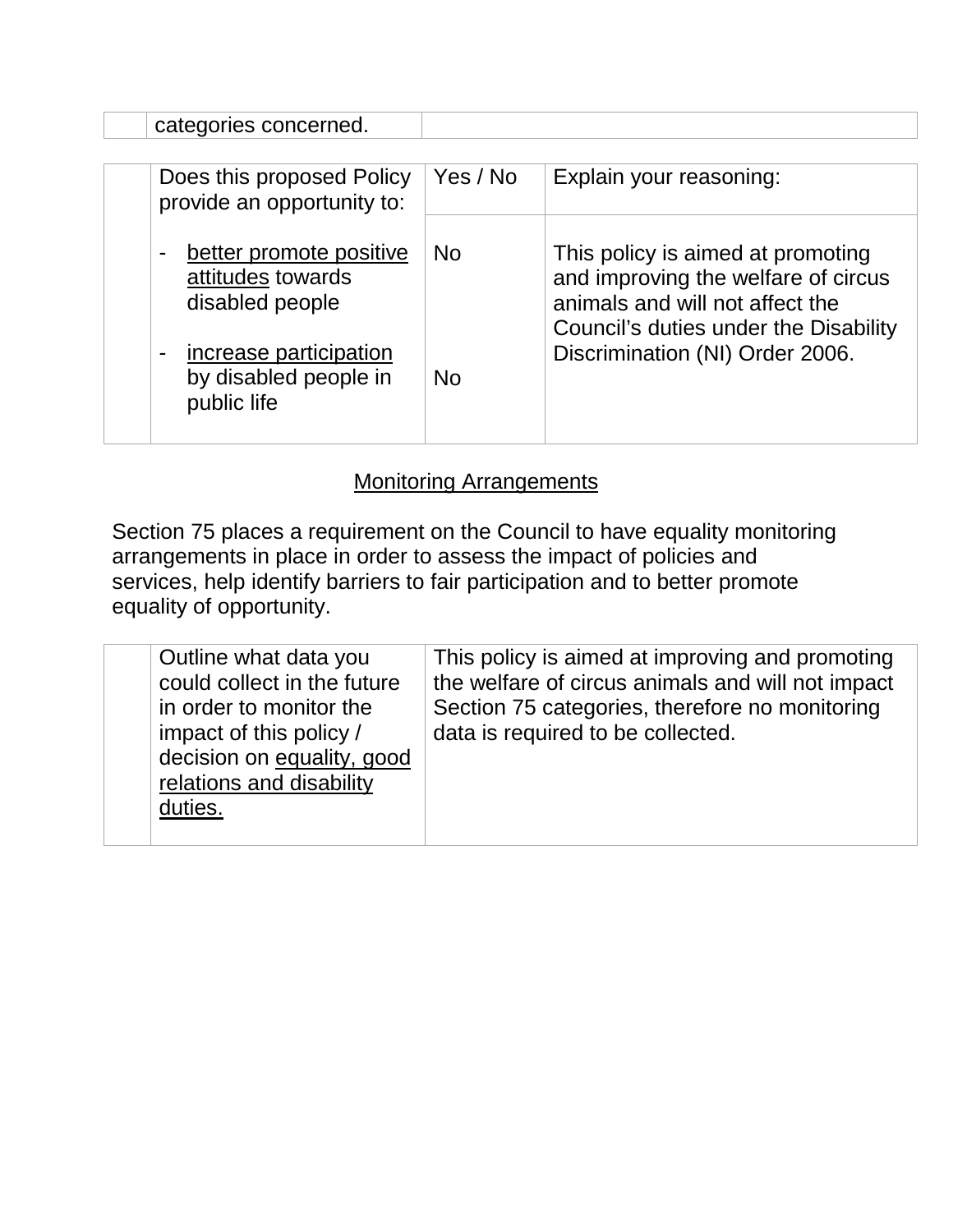### Formal Record of Screening Decision

| <b>Policy Reference</b> |  |
|-------------------------|--|
|                         |  |

I can confirm that the proposed policy / decision has been screened for:-

| Equality of opportunity and good relations |
|--------------------------------------------|
| Disability duties; and                     |
| Human rights issues                        |

On the basis of the answers to the screening questions, I recommend that this policy / decision is:-

| Screened Out - No EQIA necessary (no impacts)     |
|---------------------------------------------------|
| Screened Out – Mitigating Actions (minor impacts) |
| Screened In - Necessary to conduct a full EQIA    |
| Please detail actions to be taken:                |

Screening assessment completed by:-

Name: Title: Date: Signature:

Director/Head of Service decision approved by:

Name: Title: Date: Signature: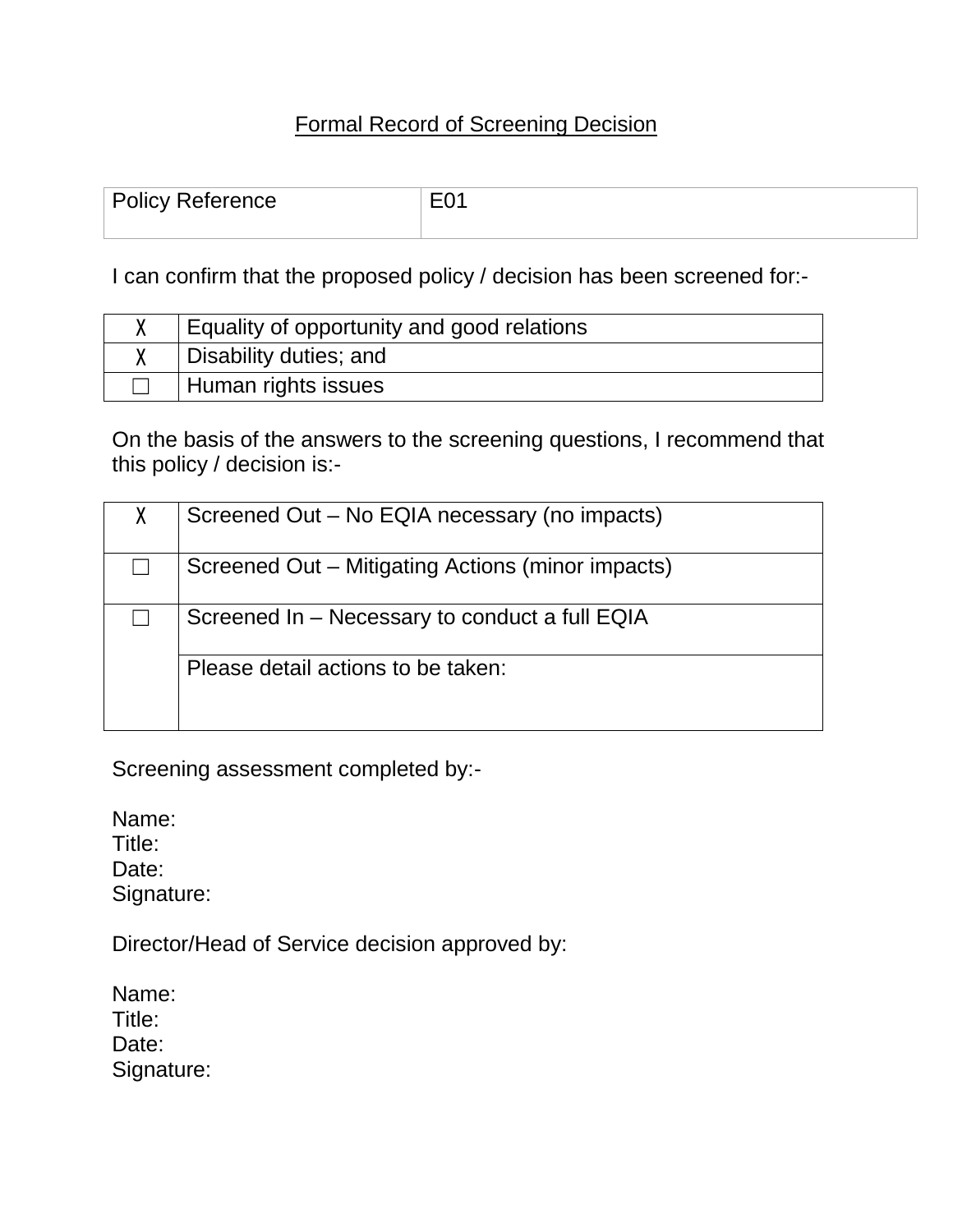## If an Equality Impact Assessment is required

| <b>Priority Rating for</b> | <b>Priority Criterion</b>                   | Rating |
|----------------------------|---------------------------------------------|--------|
| timetabling an Equality    | Effect on equality of opportunity and good  |        |
| <b>Impact Assessment.</b>  | relations                                   |        |
| $(1-3)$                    | Social need                                 |        |
|                            | Effect on people's daily lives              |        |
|                            | Relevance to a public authority's functions |        |

| Is this Policy affected by<br>timetables established by<br>other relevant Public<br>Authorities? |
|--------------------------------------------------------------------------------------------------|
|--------------------------------------------------------------------------------------------------|

| Monitoring<br>Recommendation |  |
|------------------------------|--|
|                              |  |

| Approval and<br>Authorisation<br>Screened by: | Position/Job Title: | Date: |
|-----------------------------------------------|---------------------|-------|
|                                               |                     |       |
| Approved by:                                  |                     |       |